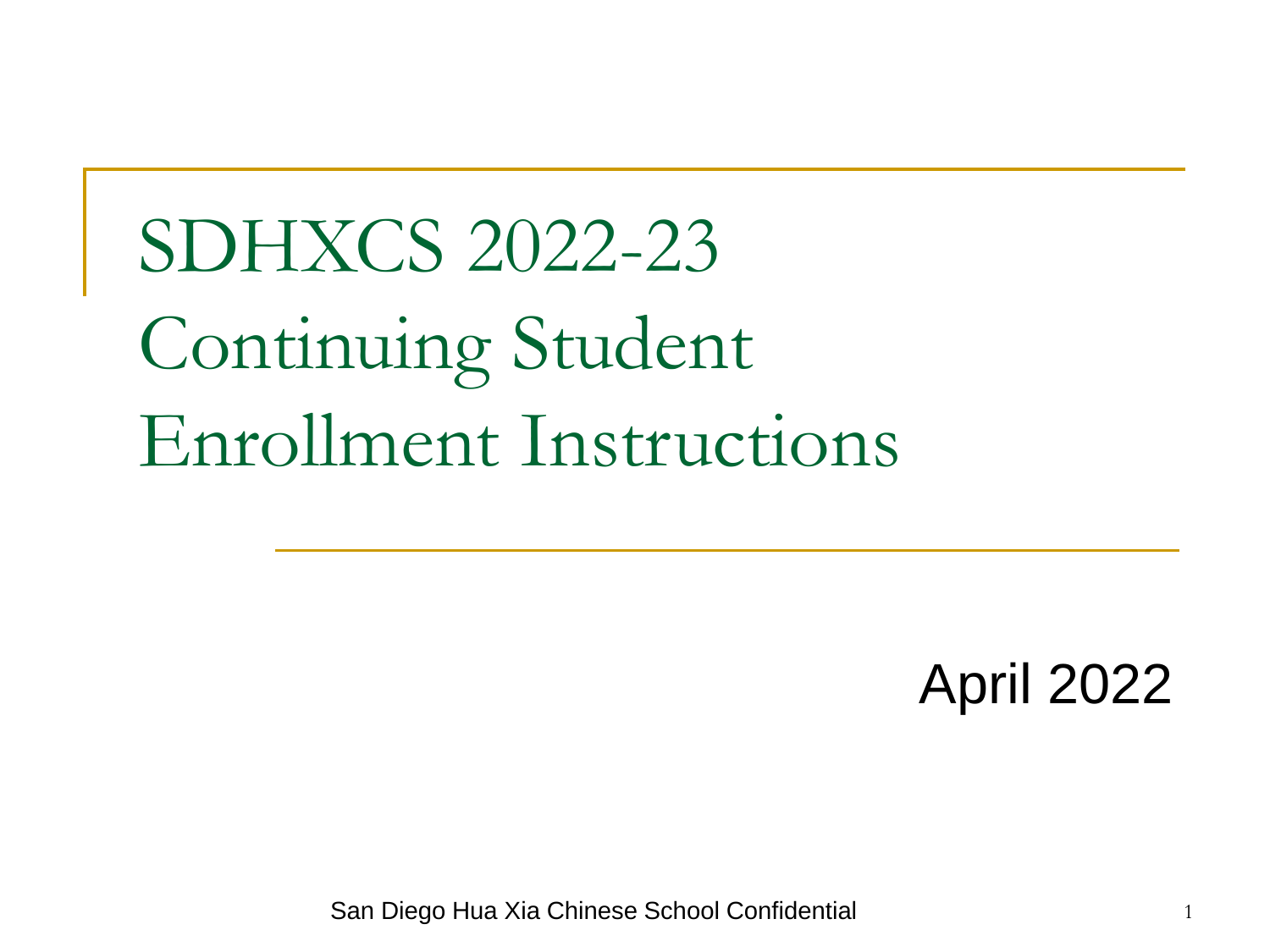### Where to register for 2022-23 school year?

■ Our Learning Platform home: [https://mycourses.sdhxcs.org](https://mycourses.sdhxcs.org/)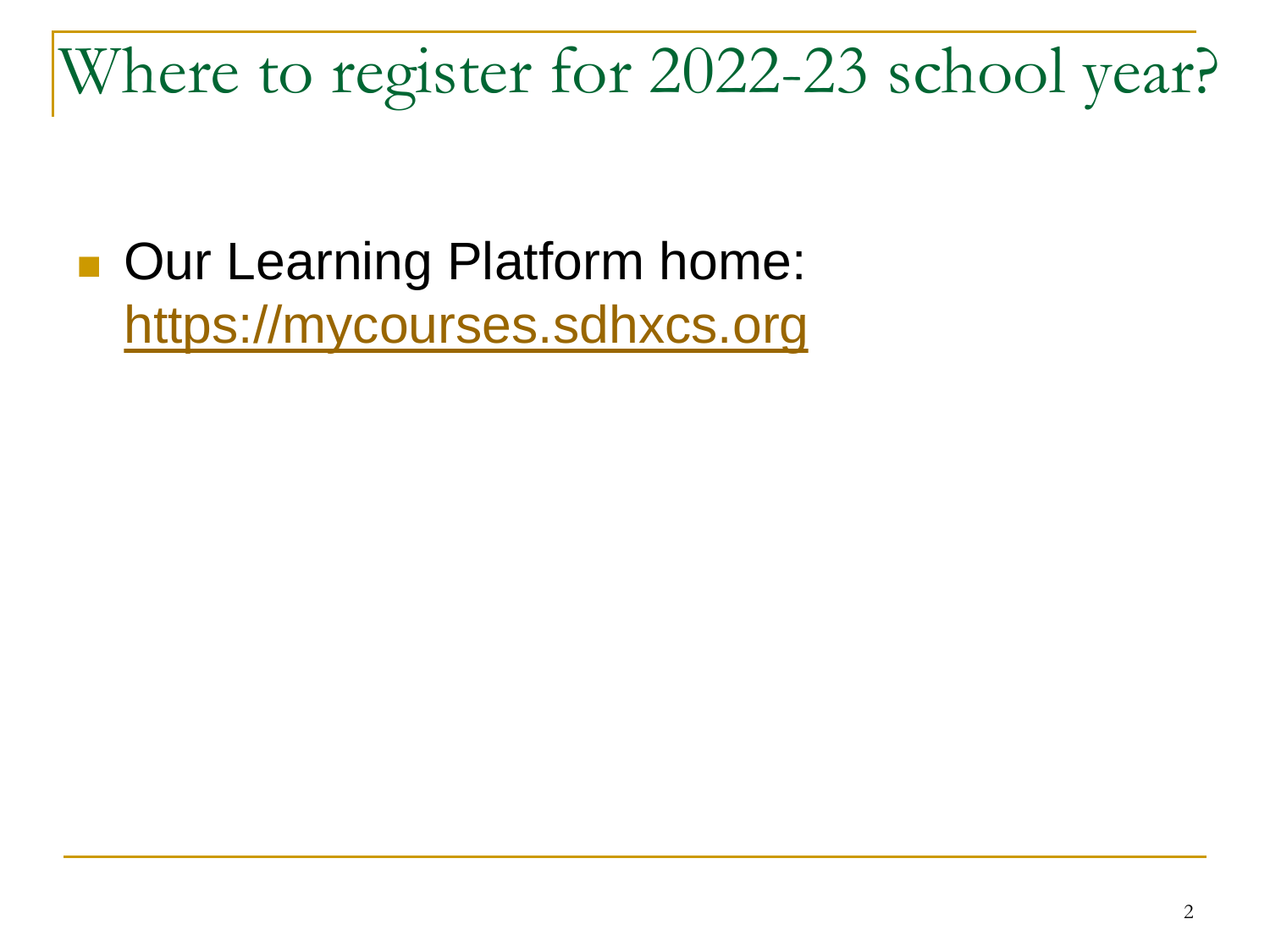## Ready for Online Enrollment ?

*Please have the following information ready for online enrollment*

#### **Student username**

- This is your 6-digit student ID
- ❑ Please contact your teacher if you don't have it



#### ■ *Password*

❑ Please contact Hua Xia IT Admin if you forget your password and cannot reset it by yourself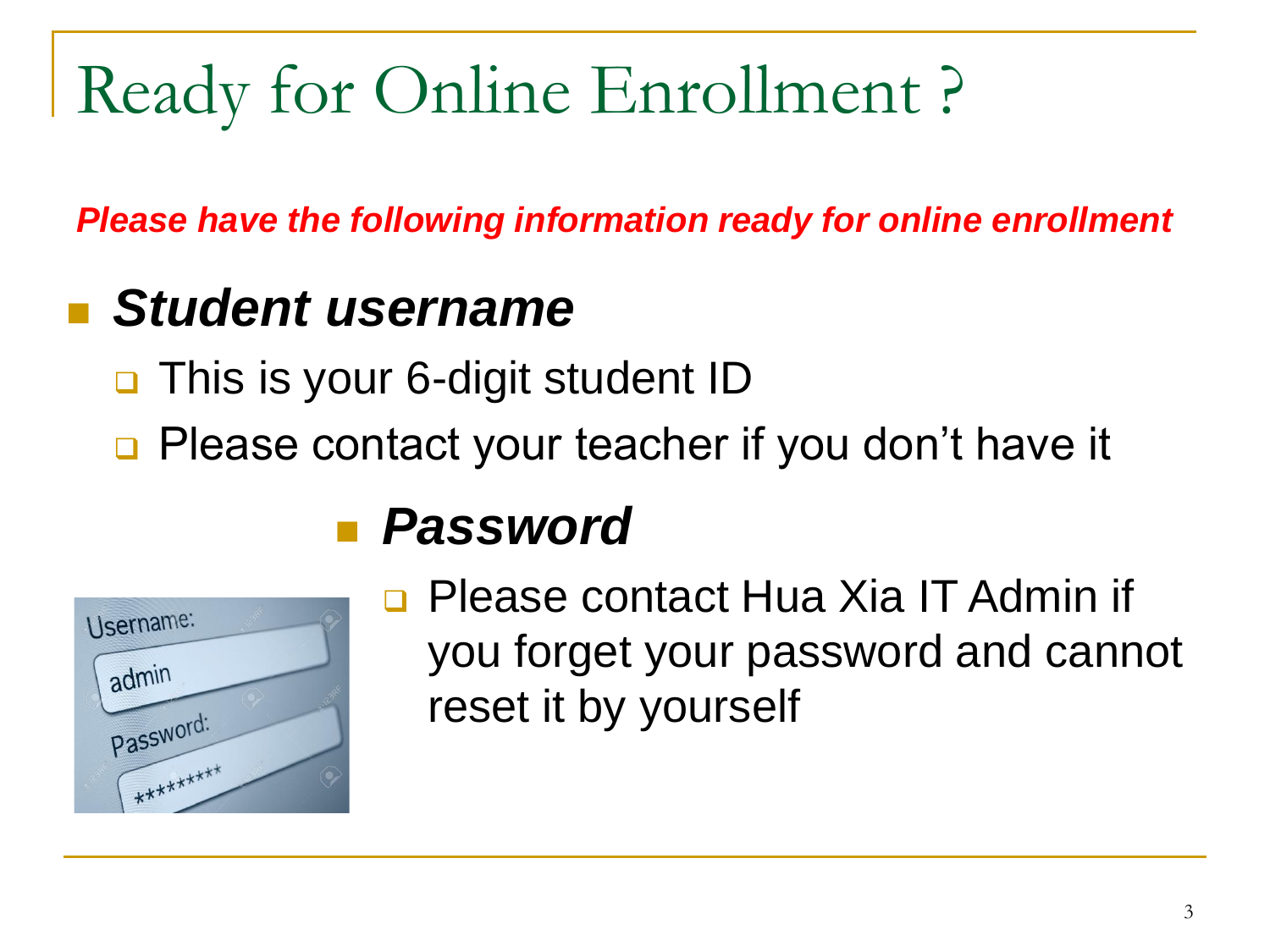## Ready for Online Enrollment ?

*Please have the following information ready for online enrollment*

#### **Student information**

❑ Student email, school name, school district, daily grade level in 2022-23 school year, parent information, family physician information …



- ❑ Student email has to be unique and cannot be shared with other students, even from the same family
- ❑ Suggestions for students who don't have an email
	- Parents help set up a new Google or Yahoo email account
	- <sup>◼</sup> Forward student emails to a parent email account in the email account settings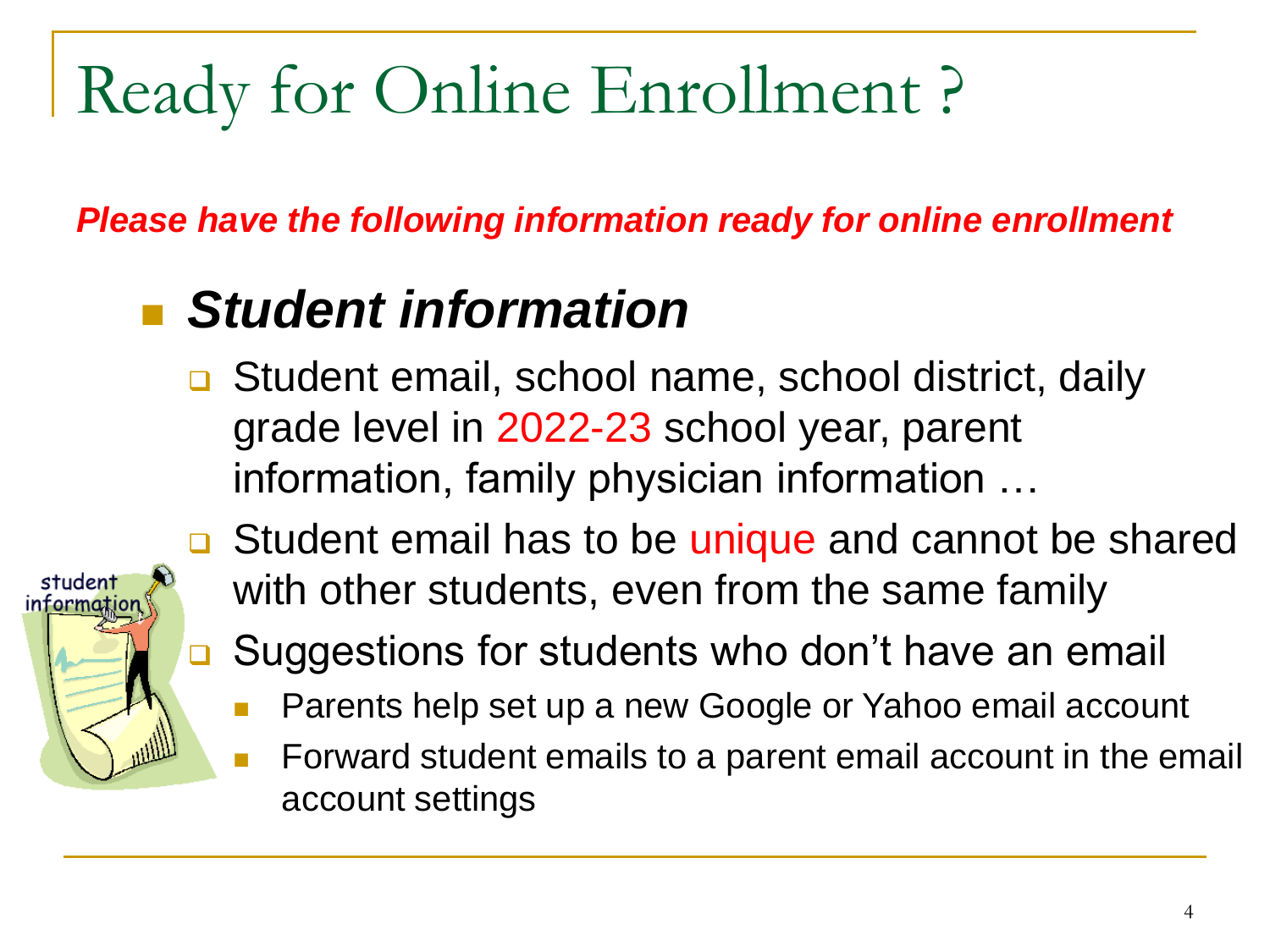## Ready for Online Enrollment ?

*Please have the following information ready for online enrollment*

#### ■ *Credit card*

❑ VISA or MasterCard ONLY



#### <sup>◼</sup> *Check*

❑ \$20 process fee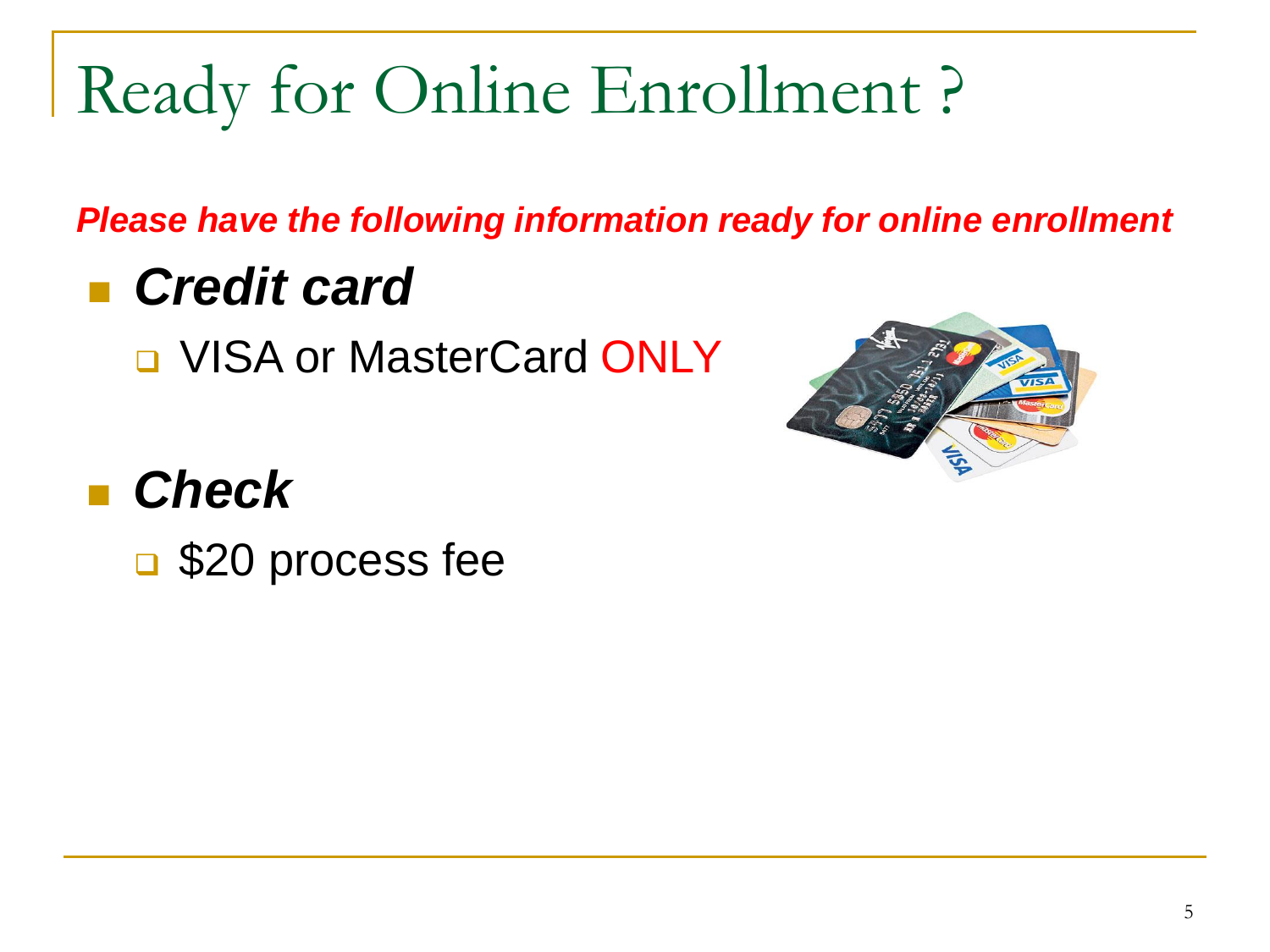# **Step 1** - Student Account Login

- <sup>◼</sup> Type *[https://mycourses.sdhxcs.org](https://mycourses.sdhxcs.org/)* into your web browser
- Click on "**Login**" in the upper right corner of the home page
- Log into your account by entering your **Username (Student ID)** and **Password**

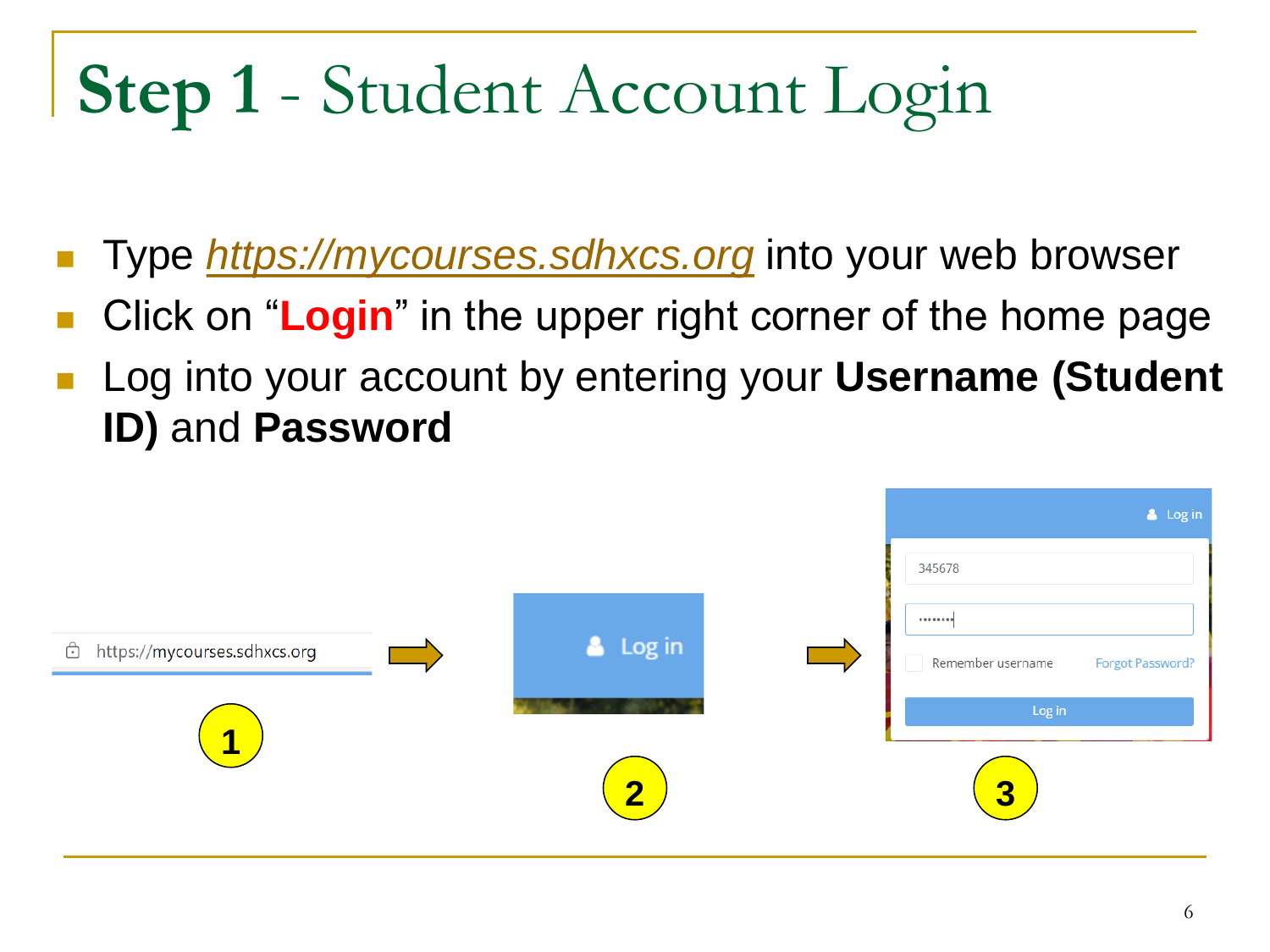# **Step 2** – Student Profile Update (1)

After you log into your account, you'll see the menu "*Preferences*" under the User icon



Click on "Preferences", and then "Edit profile" to update your profile or "Change password" to update your password

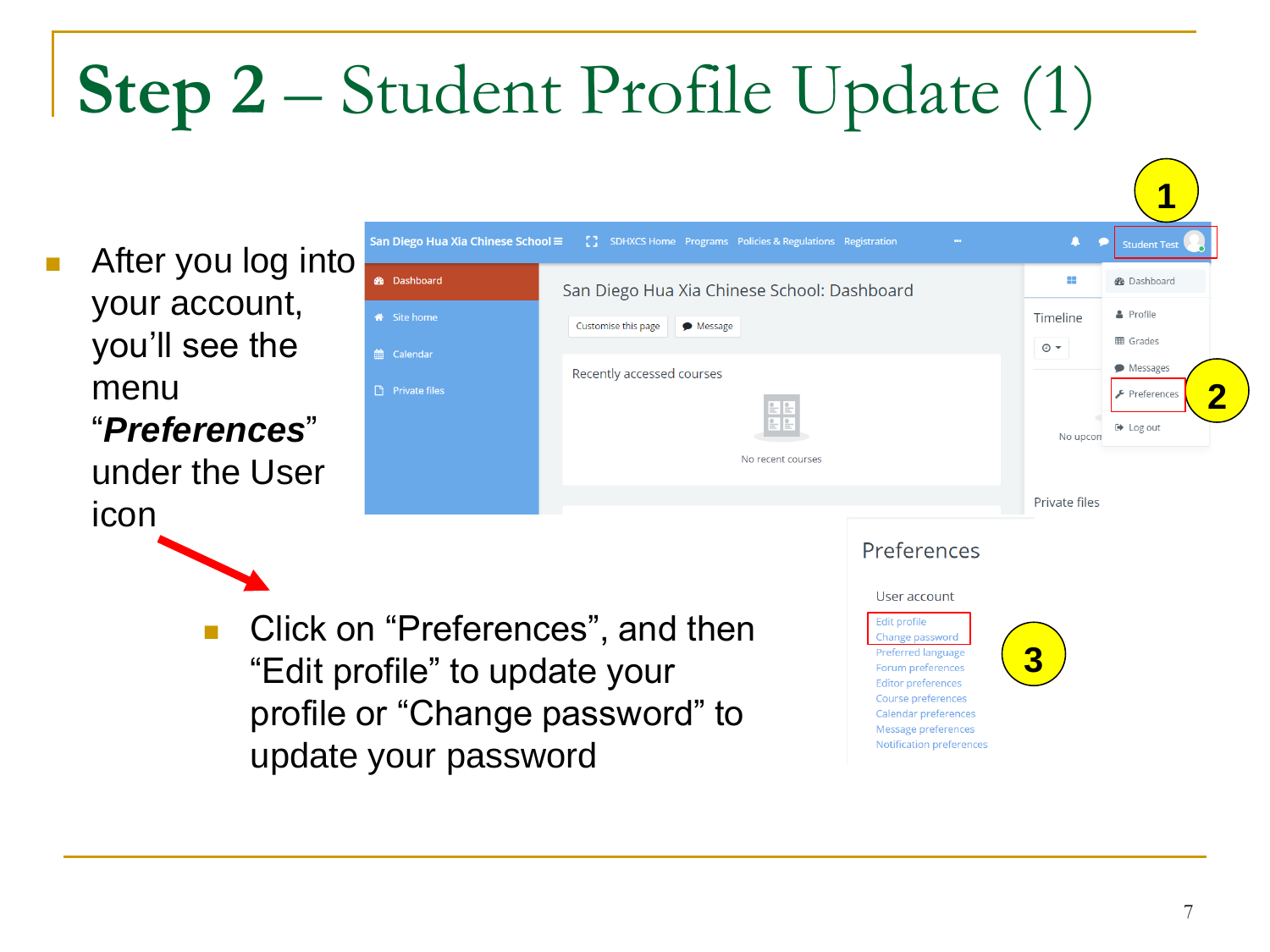# **Step 2** – Student Profile Update (2)

- **Please update your General and Personal information**
- Make sure to update your *Email Address, School District*, *School Name, Daily Grade Level* in **2022-23** school year, and etc.

|                                                    | Personal Information                                                                    |
|----------------------------------------------------|-----------------------------------------------------------------------------------------|
| student email<br>$\blacktriangleright$ General     | China                                                                                   |
|                                                    | $\bullet$ 1 $\bullet$ January $\bullet$ 2008 $\bullet$ $\bullet$<br>Date of Birth       |
| First name<br>Student                              | $\bullet$ Choose $\bullet$<br>Gender                                                    |
| Surname<br>Test                                    | Home Phone Number<br>$\bf{0}$                                                           |
|                                                    | <b>Home Address</b><br>$\bf{0}$                                                         |
| $\odot$<br>Email address<br>$\bf{0}$<br>- Required | Parent Name<br>$\bf{0}$                                                                 |
|                                                    | Parent Phone Number<br>$\bullet$                                                        |
|                                                    | Parent Email<br>$\bullet$                                                               |
|                                                    | <b>School District</b><br>$\bf{0}$                                                      |
| И                                                  | School Name<br>$\bullet$                                                                |
|                                                    | Daily Grade Level in 2021-22<br>$\bullet$                                               |
|                                                    | <b>Emergency Contact</b><br>$\bullet$                                                   |
|                                                    | <b>Emergency Contact Number</b><br>$\bullet$                                            |
|                                                    | Family Physician<br>$\bullet$                                                           |
|                                                    | Family Physician Number<br>$\bullet$                                                    |
|                                                    | Insurance Company<br>$\mathbf{o}$                                                       |
|                                                    | Policy Number<br>$\bf{0}$                                                               |
|                                                    | <b>Update profile</b><br>3<br>There are required fields in this form marked $\bullet$ . |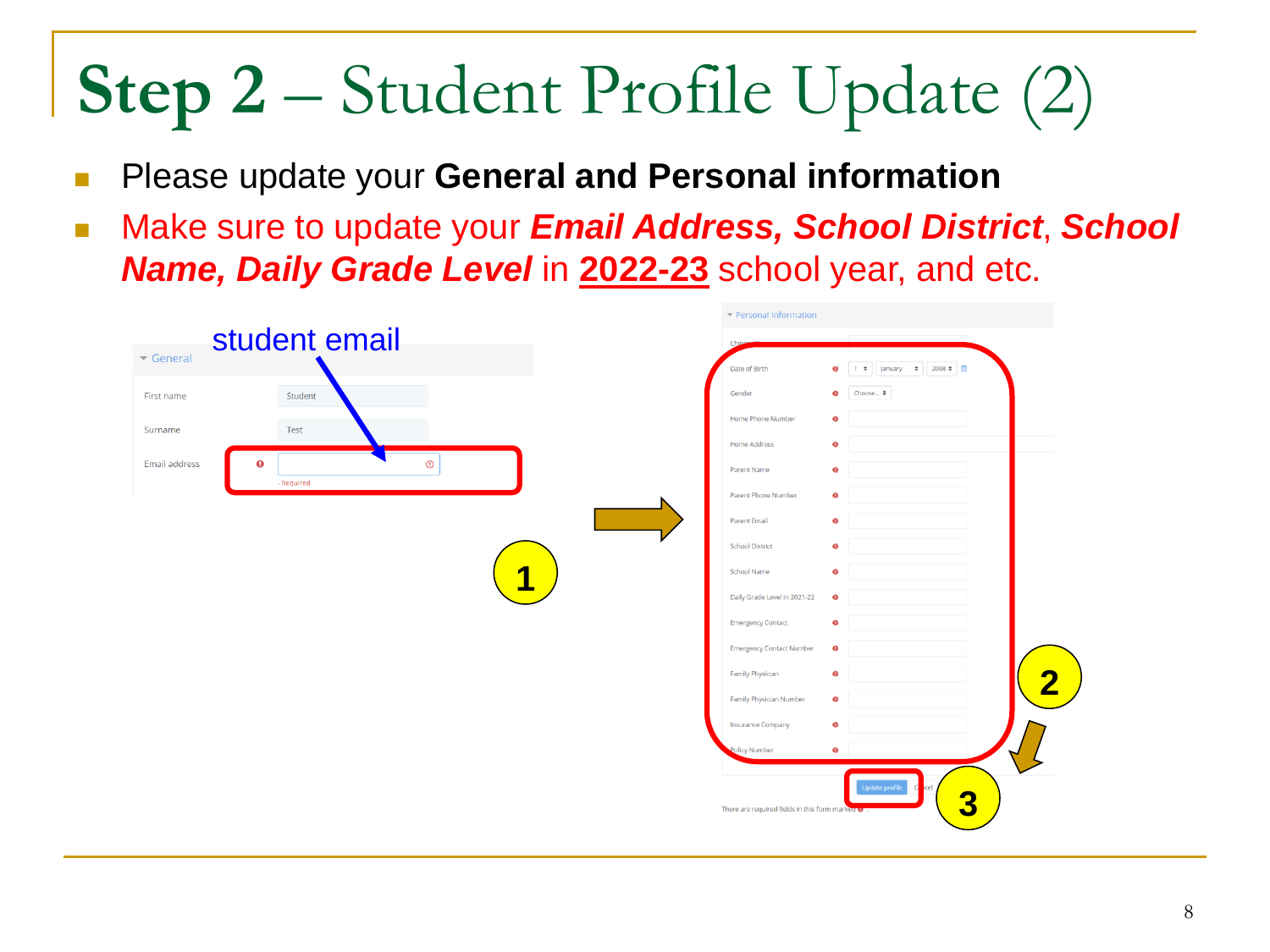# **Step 2** – Student Profile Update (3)

| Preferences                     | Change password                                                                                                                                                                                                         |
|---------------------------------|-------------------------------------------------------------------------------------------------------------------------------------------------------------------------------------------------------------------------|
| User account<br>Edit profile    | Username<br>The password must have at least 8 characters, at least 1 digit(s), at least 1 lower case letter(s),<br>at least 1 upper case letter(s), at least 1 non-alphanumeric character(s) such as as $*$ , -, or $#$ |
| Change password                 | Current password                                                                                                                                                                                                        |
| Treferred language              | $\bullet$                                                                                                                                                                                                               |
| Forum preferences               | $\bullet$                                                                                                                                                                                                               |
| <b>Editor preferences</b>       | New password                                                                                                                                                                                                            |
| Course preferences              | $\bullet$                                                                                                                                                                                                               |
| Calendar preferences            | New password (again)                                                                                                                                                                                                    |
| Message preferences             | Save changes                                                                                                                                                                                                            |
| <b>Notification preferences</b> | Cancel                                                                                                                                                                                                                  |
|                                 | There are required fields in this form marked $\mathbf 0$ .                                                                                                                                                             |

■ Once you fill out all required fields and click on "Update profile". You may also click on "Change password" IF you want to update your password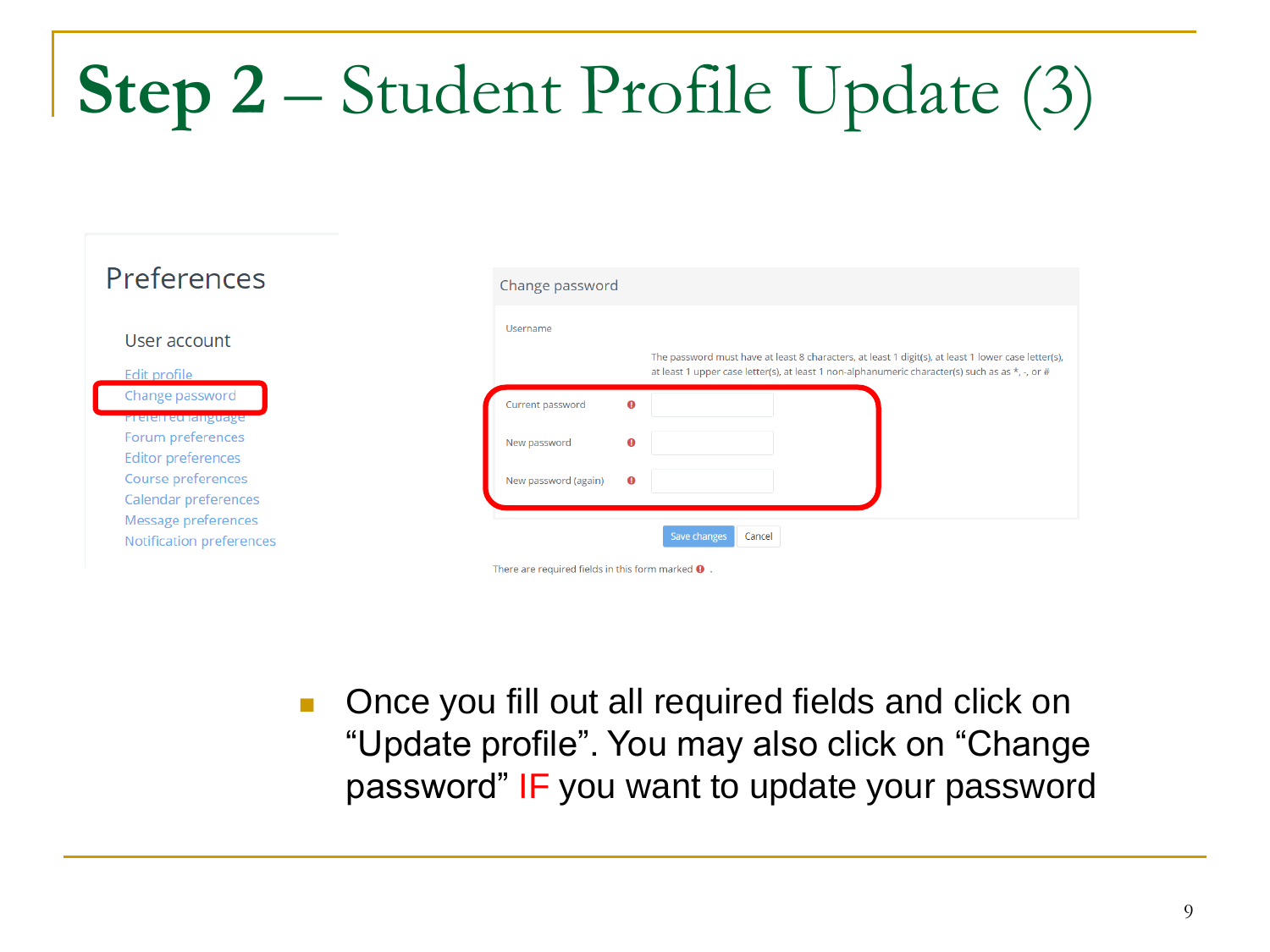## **Step 3** – Program Selection

**1**

- <sup>◼</sup> After your *Student Profile* is updated, please click on "**Site home**" to go back to the course front page
- At the bottom of the front page, select your enrollment program
	- ❑ Please be aware that the enrollment is "**Program**", NOT class, grade level based



#### **Regular Program will be used as an example**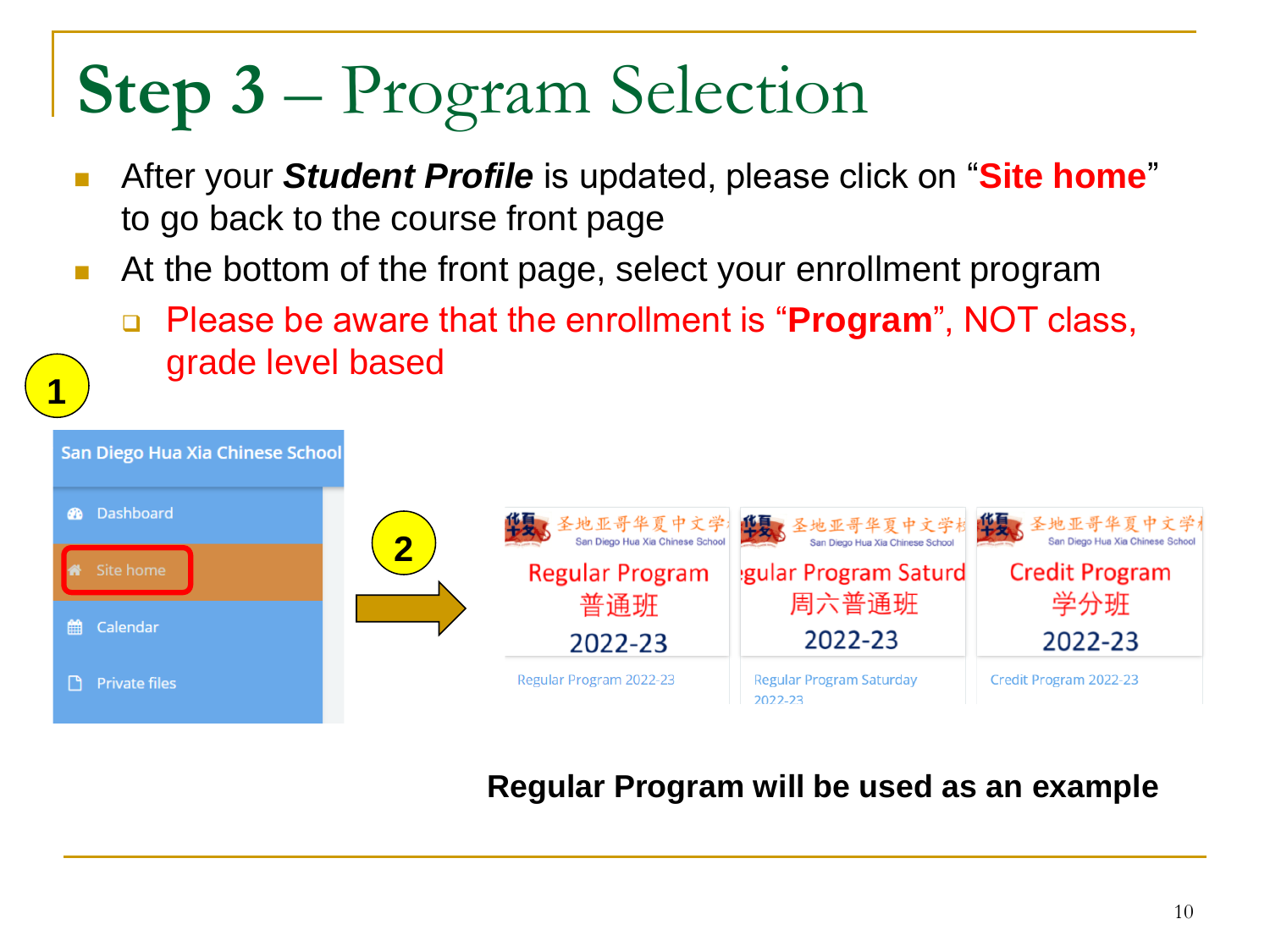Tuition Payment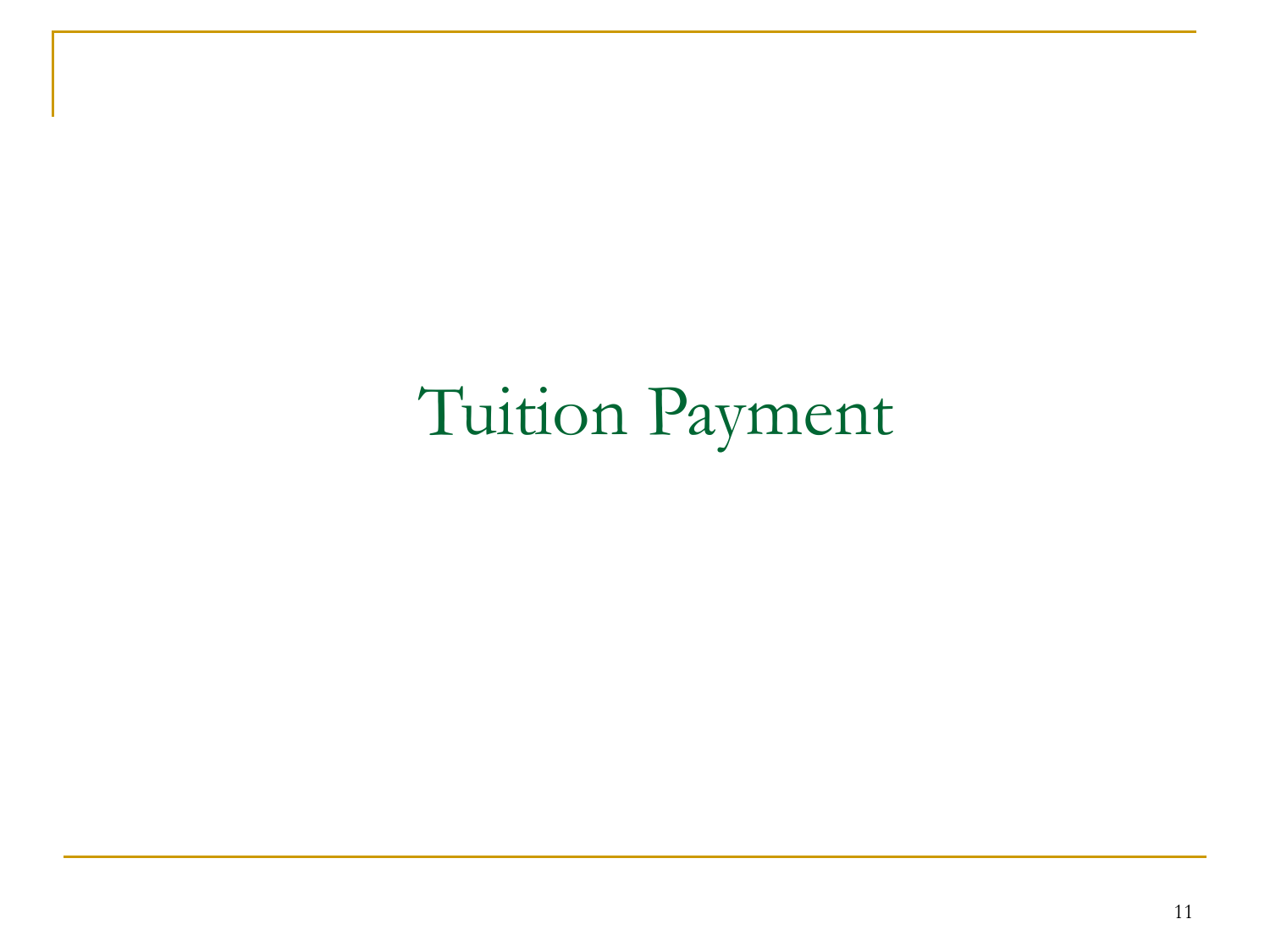Regular Program is used as an example

#### **Two payment methods available**

|                 | <b>Enrolment options</b>                                                                                                                                                           |
|-----------------|------------------------------------------------------------------------------------------------------------------------------------------------------------------------------------|
|                 | <sup>0</sup> Regular Program 2022-23                                                                                                                                               |
|                 | 10322211274<br><b>Ingular Program</b><br><b>BAS</b><br>2022-23                                                                                                                     |
| For credit card | Skill Level: Beginner                                                                                                                                                              |
| payment         | This course requires a payment for enrollment.                                                                                                                                     |
|                 | By click on Pay Now, I acknowledge that I accept the Terms & Conditions                                                                                                            |
|                 | Authorize.net                                                                                                                                                                      |
|                 | Cost: USD 590.00                                                                                                                                                                   |
|                 | Important! Please only click the "Pay Now" button ONCE on the next payment form. Otherwise, you could be double billed. Please be patient as this process can take up to a minute. |
|                 | Important! AP Program: Only students who have passed Hua Xia AP placement test are eligible to register.                                                                           |
|                 | <b>Pay Now</b><br><b>The State of WARD</b> and <sup>Decades</sup> BANK                                                                                                             |
|                 | Check or Money Order                                                                                                                                                               |
|                 | <b>Check or Money Order</b>                                                                                                                                                        |
|                 | Cost: \$610.00, \$20 processing fee included                                                                                                                                       |
| For check/MO    | If you wish to pay by check or money order, please click on "Enroll me".                                                                                                           |
|                 | The registration isn't considered completed until the payment is received within ONE WEEK.                                                                                         |
| payment         | Please mail your check or money order to school office, and note the student's English name and birthdate with the payment.                                                        |
|                 | The registration will be automatically voided if the payment is not received timely.                                                                                               |
|                 | Comment                                                                                                                                                                            |
|                 | Enrol me                                                                                                                                                                           |
|                 |                                                                                                                                                                                    |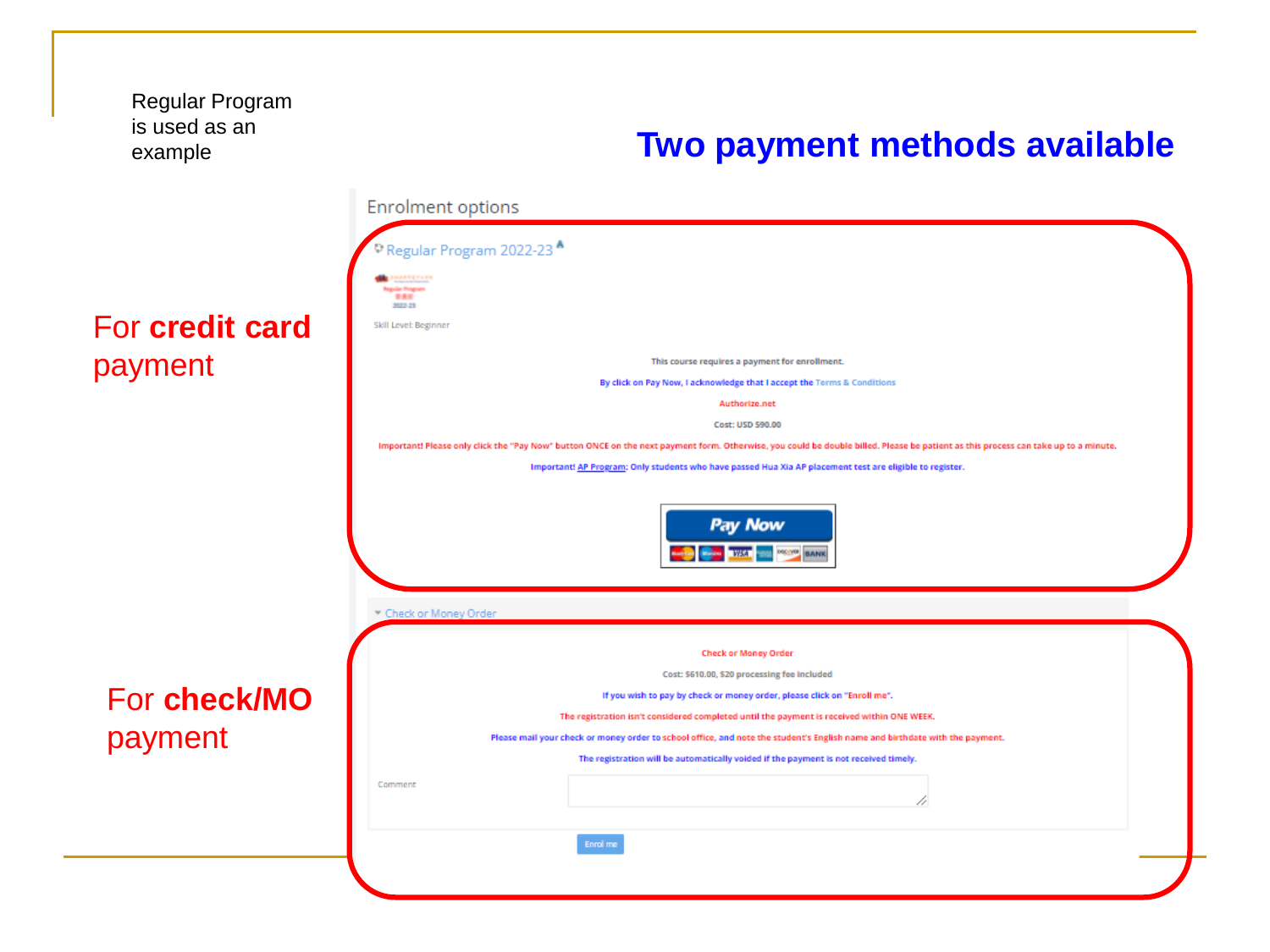### Credit Card Payment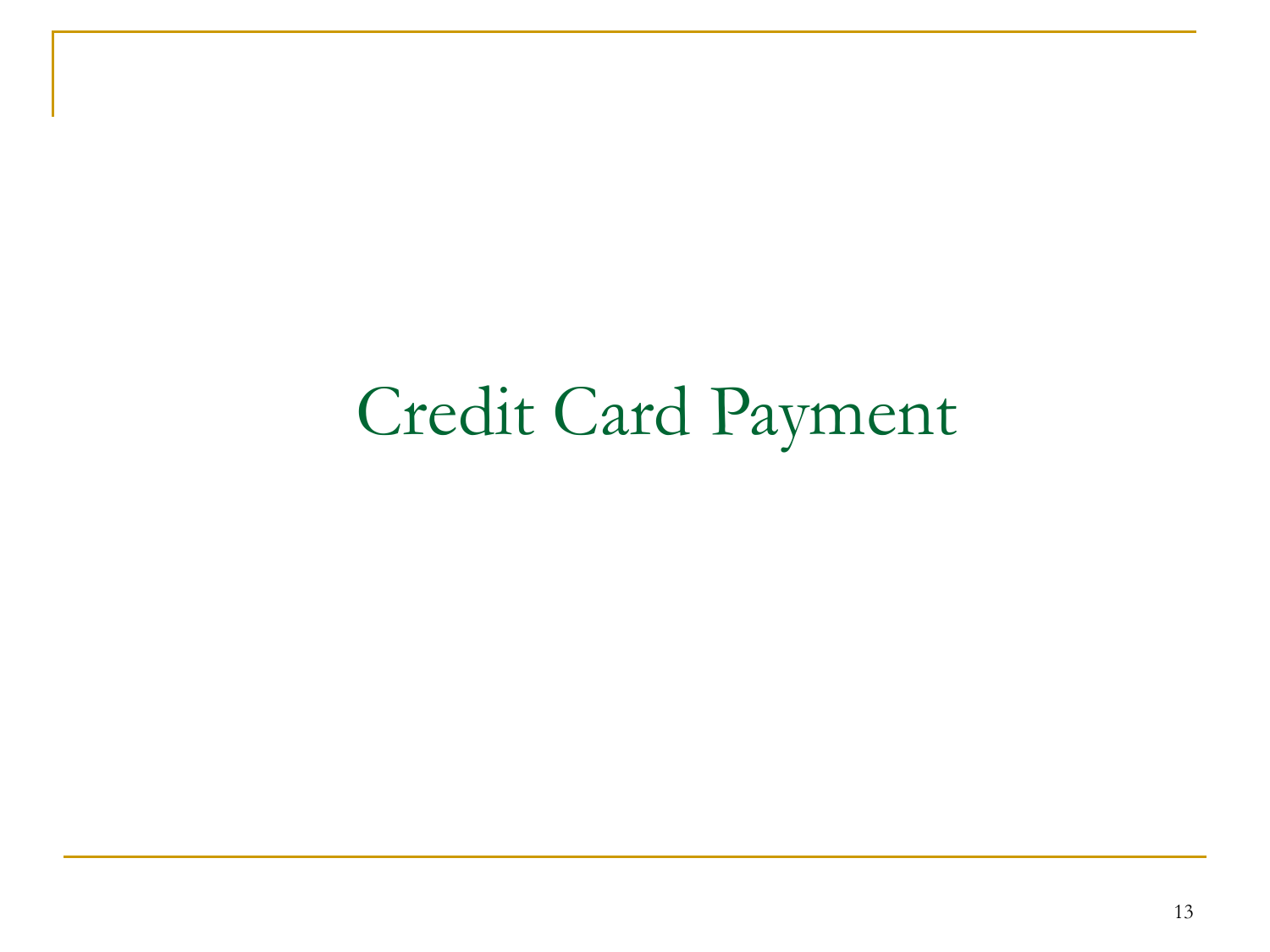### **Step 4** – Course Payment Form (**Credit Card**)

- <sup>◼</sup> Now you can access *Enrollment Payment Options*
- Please read and accept "**Terms & Conditions**" before clicking on "**Pay Now**" to go to the credit card payment form



**Cost: USD 590.00** 

Important! Please only click the "Pay Now" button ONCE on the next payment form. Otherwise, you could be double billed. Please be patient as this process can take up to a minute

Important! AP Program: Only students who have passed Hua Xia AP placement test are eligible to register.



**Regular Program is used as an example**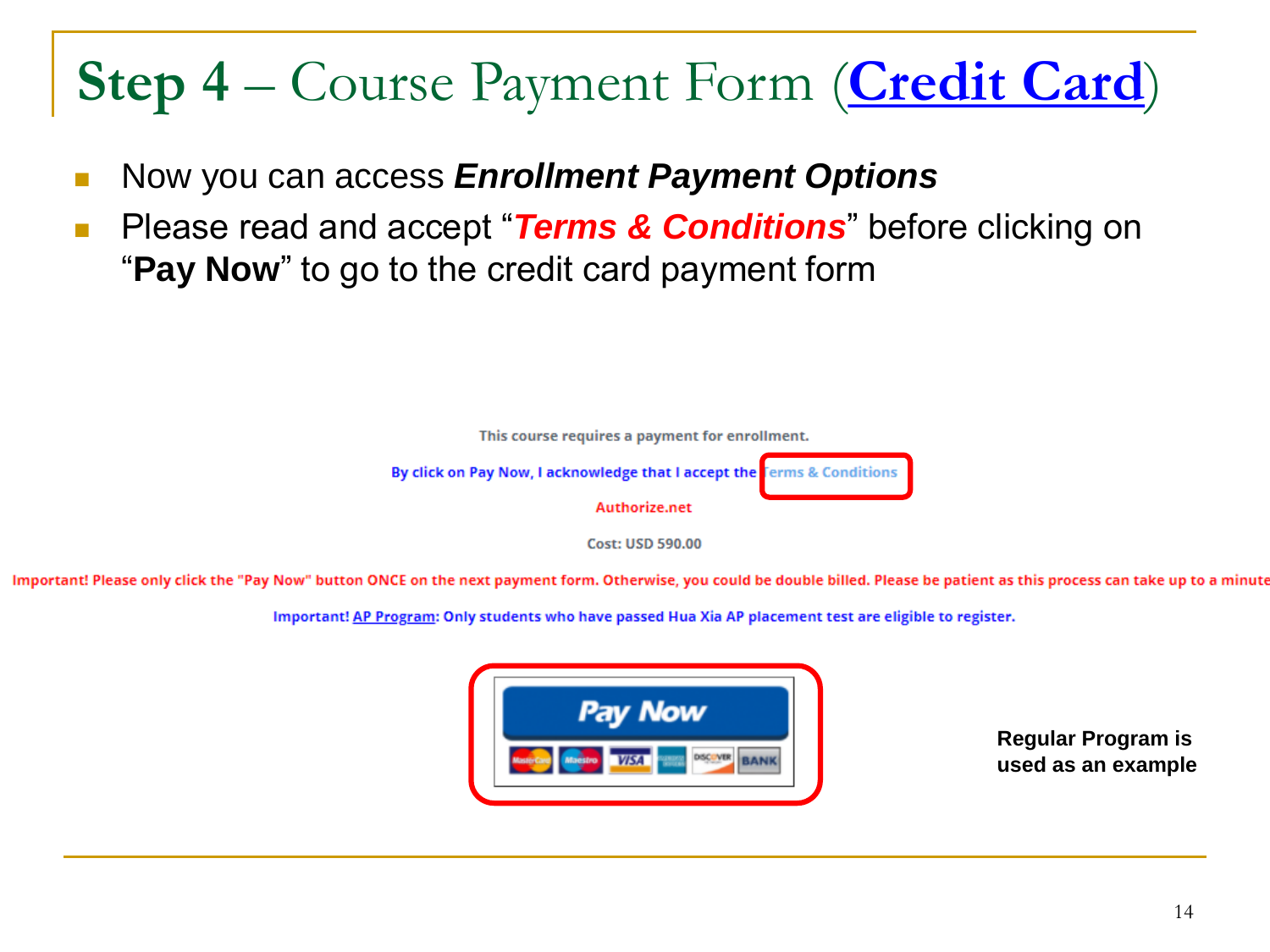### **Step 5** – Payment Submission (**Credit Card**)

|                             |                                                                  | Ple            |
|-----------------------------|------------------------------------------------------------------|----------------|
|                             | Total: \$590.00 (USD)                                            | clic           |
| <b>Payment Information</b>  |                                                                  | enr            |
| Card Number:                | <b>VISA MARKING</b><br>* (enter number without spaces or dashes) | If y<br>П      |
| <b>Expiration Date:</b>     | * (mmyy)                                                         | be             |
| Card Code:                  | * What's this?                                                   | Ho             |
|                             |                                                                  | <b>CC</b>      |
| <b>Billing Information</b>  |                                                                  |                |
|                             | Customer ID: 179-975-643-13947                                   | <b>RE</b>      |
| <b>First Name:</b>          | Last Name:<br>$\star$                                            | <b>RE</b>      |
| Address:                    |                                                                  |                |
| City:                       |                                                                  | To<br><b>T</b> |
| State/Pr/                   |                                                                  | log<br>we      |
| Email:                      |                                                                  |                |
| Phone:                      |                                                                  |                |
| <b>Shipping Information</b> |                                                                  |                |
| <b>First Name:</b>          | Last Name:                                                       | <b>Make</b>    |
| Company:                    |                                                                  | auto-r         |
|                             | ay Now                                                           |                |

- <sup>◼</sup> Please filled out *Payment Form* and k on "**Pay Now**" to submit your**ch** rollment and payment
- our registration is successful, you'll be directed to the *Course Welcome Home Page. IF NOT, PLEASE CONTACT US and DO NOT RESUBMIT YOUR PAYMENT or REFRESH YOUR WEB BROWSER*
	- <sup>◼</sup> *To prevent duplicate charges, please logout your account and close your web browser immediately*

#### **IMPORTANT**

sure your email is correct !! Payment eceipt will be sent to this email.

Regular Program is used as an example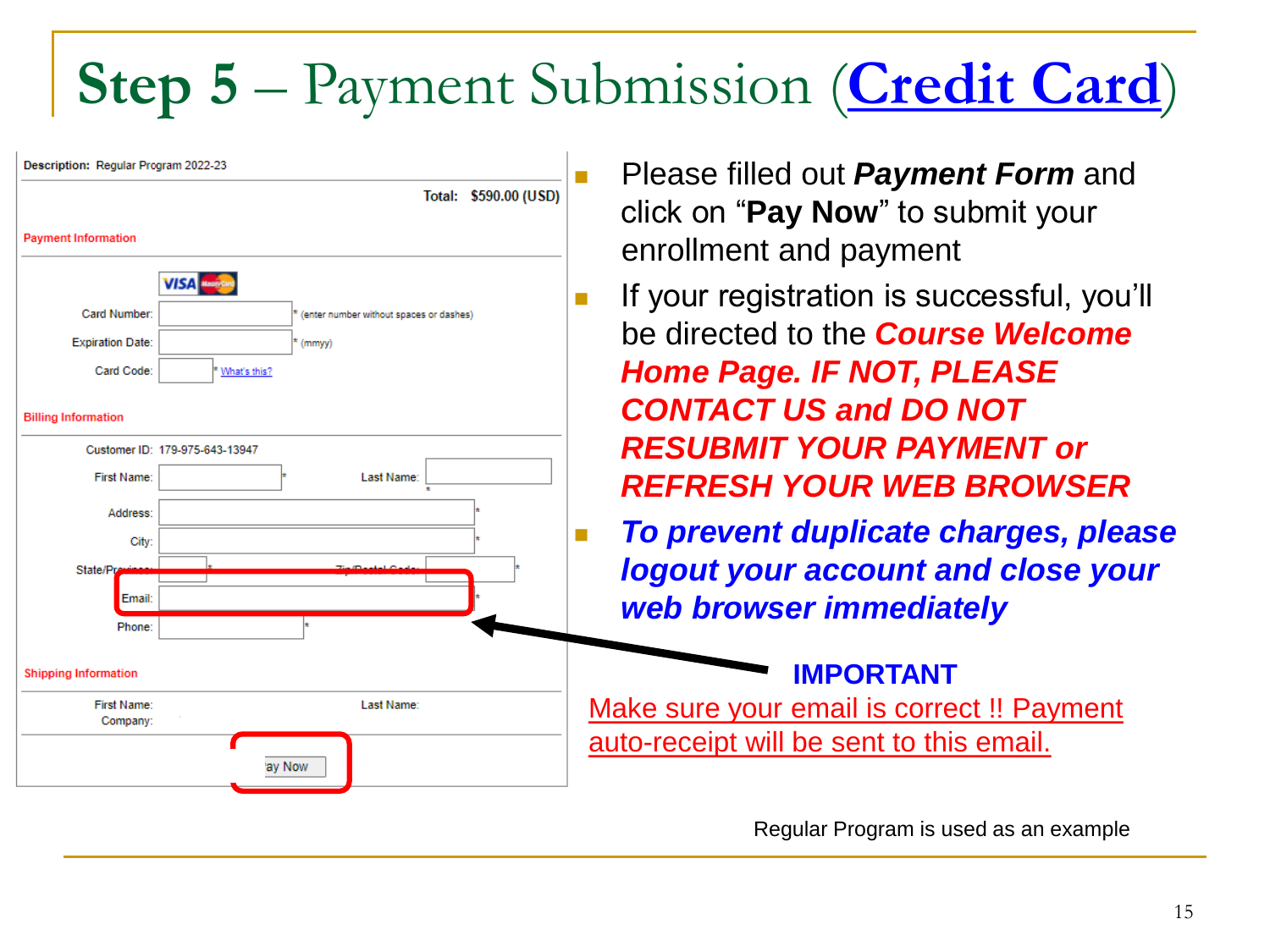### Check/MO Payment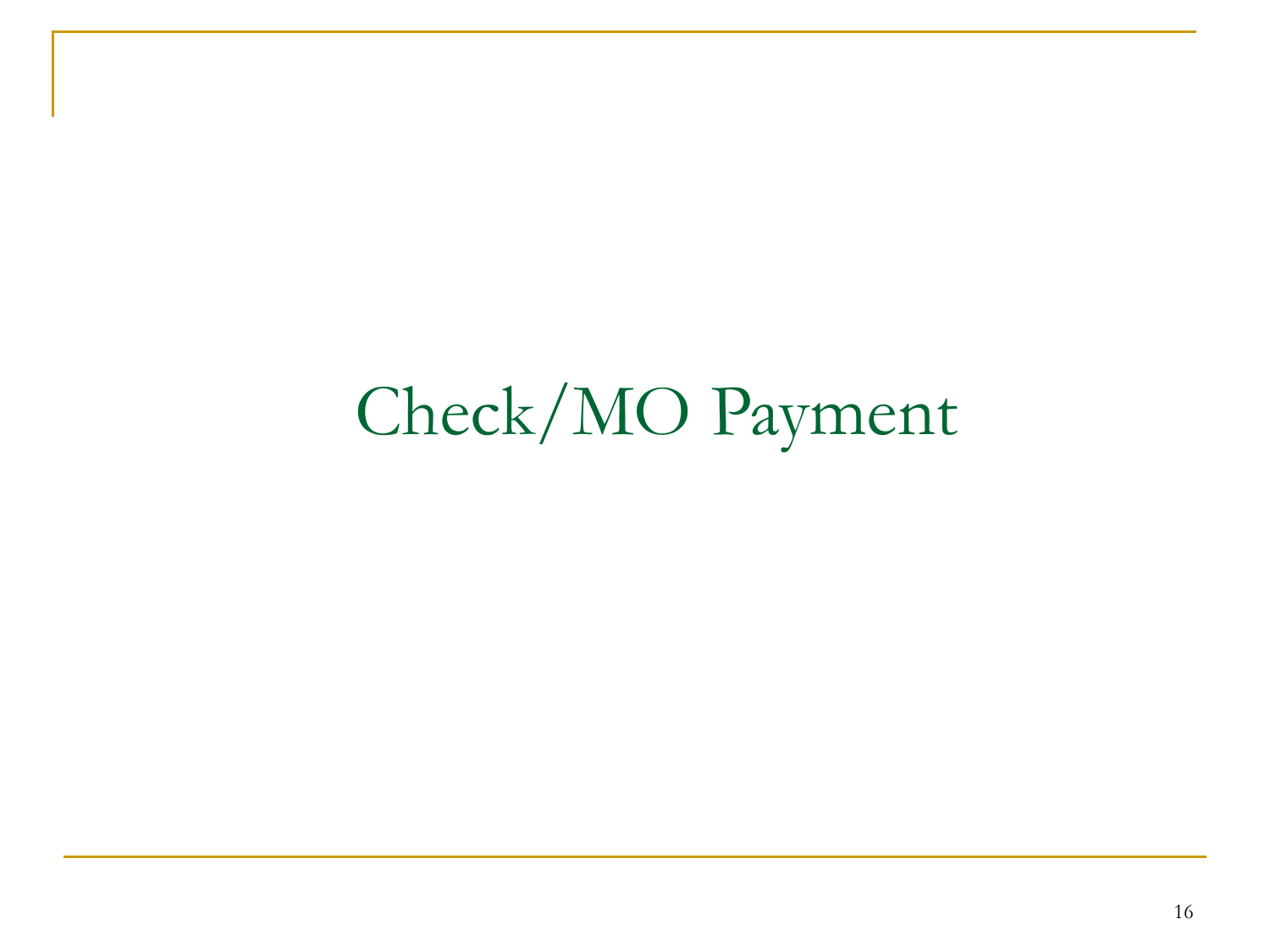### **Step 4** – Course Payment Form (**Check/MO**)

You may click on "**Enrol me**" to choose **Check/MO** payment option

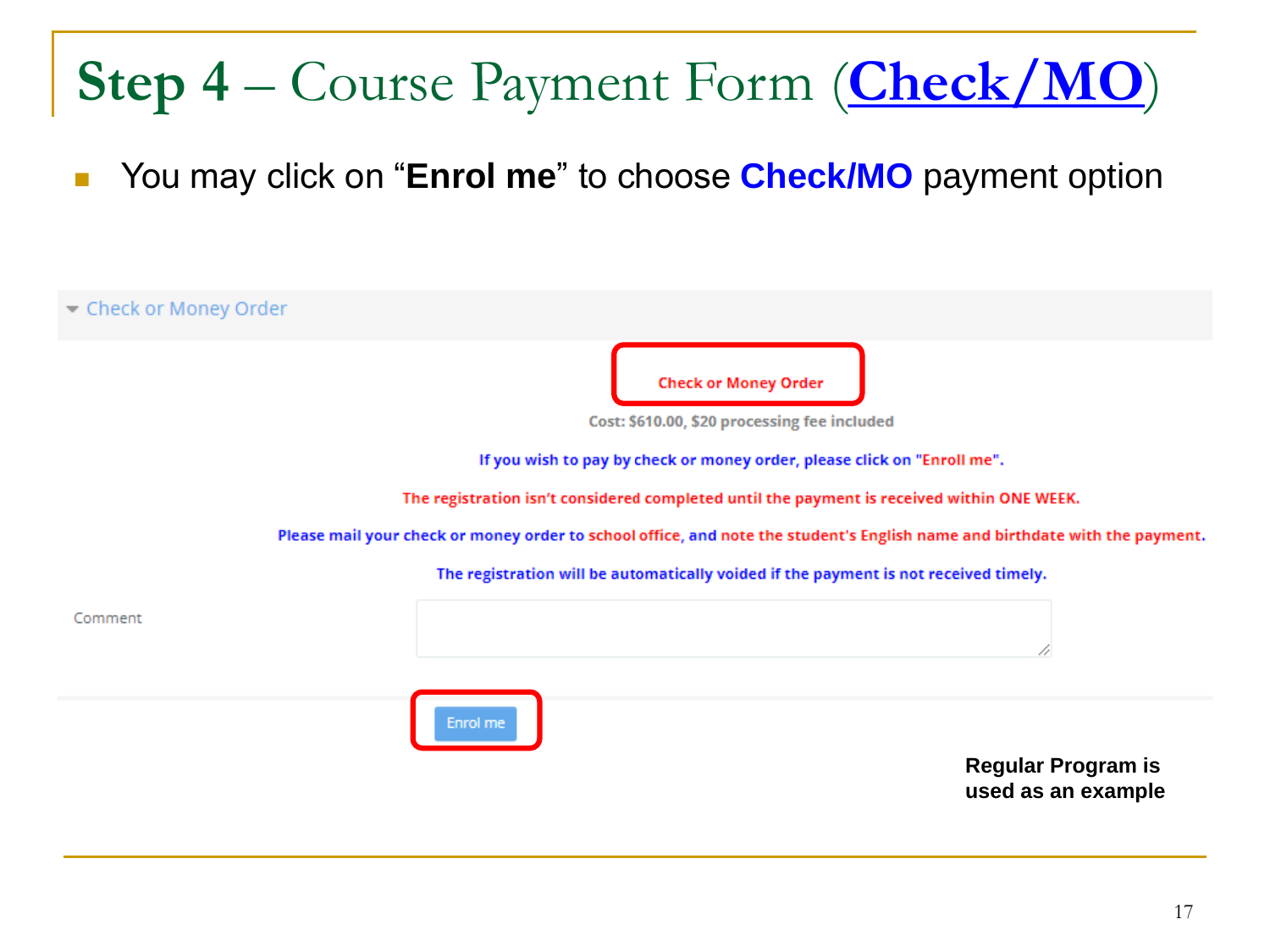### **Step 5** – Pending Enrollment (**Check/MO**)

- Your enrollment application will be **pending** upon approval
- Please mail your check or MO to school office, and **note the student's English name and birthdate with the payment**
- You'll receive a confirmation email before school starts

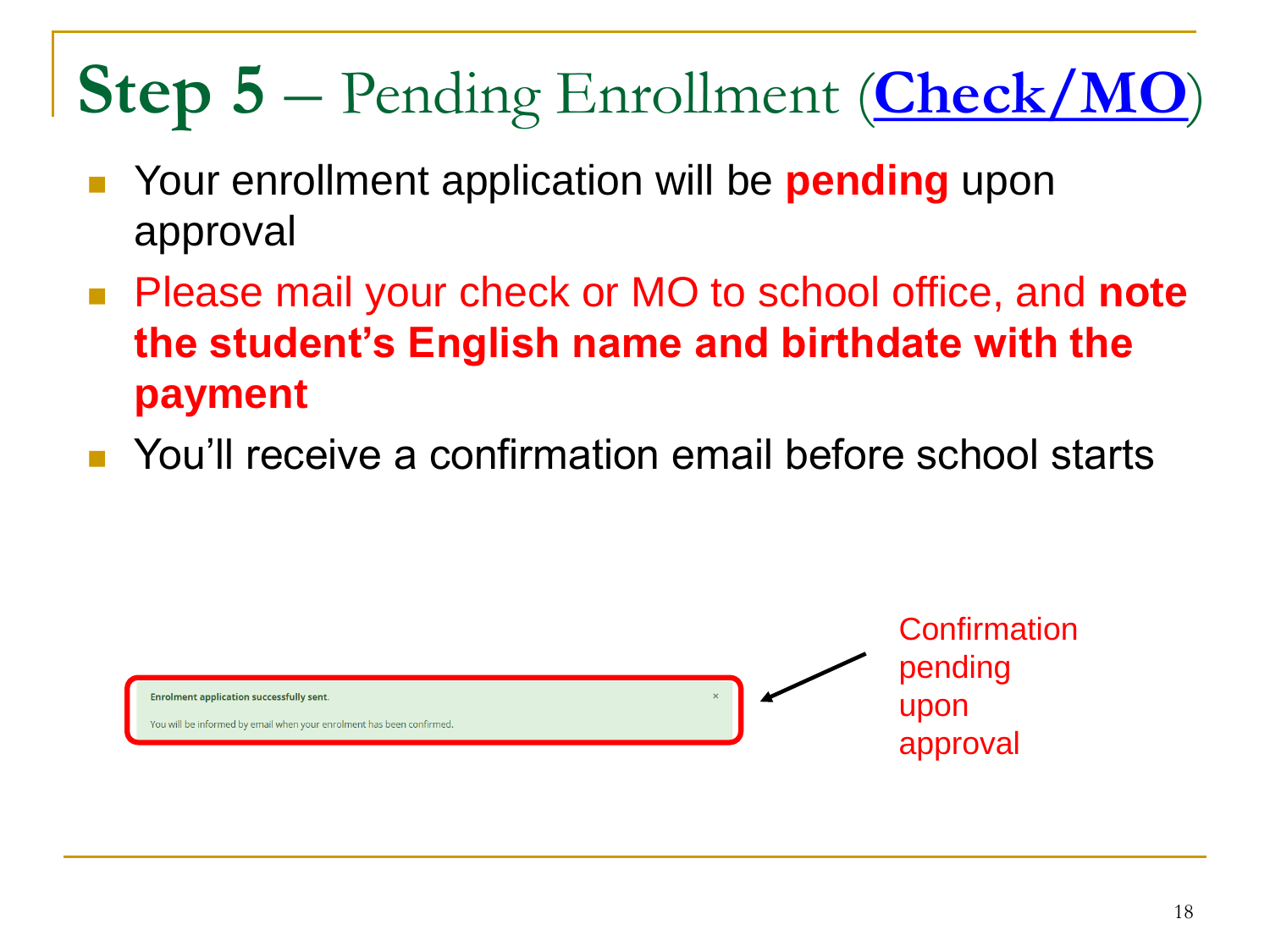### **Step 6** – Auto Receipt / Enrollment Confirmation

- **Credit Card Payment** 
	- ❑ An auto-receipt will be sent to **credit card holder**'s email account. Check your Spam box if you cannot find it
	- ❑ *Save and keep the receipt till the end of the school year*
- Check/Money Order Payment
	- ❑ Once your payment is received, your registration will be completed and a confirmation email will be sent to student email account before school starts
	- ❑ *Save and keep the confirmation email till the end of the school year*

You are ready to go !

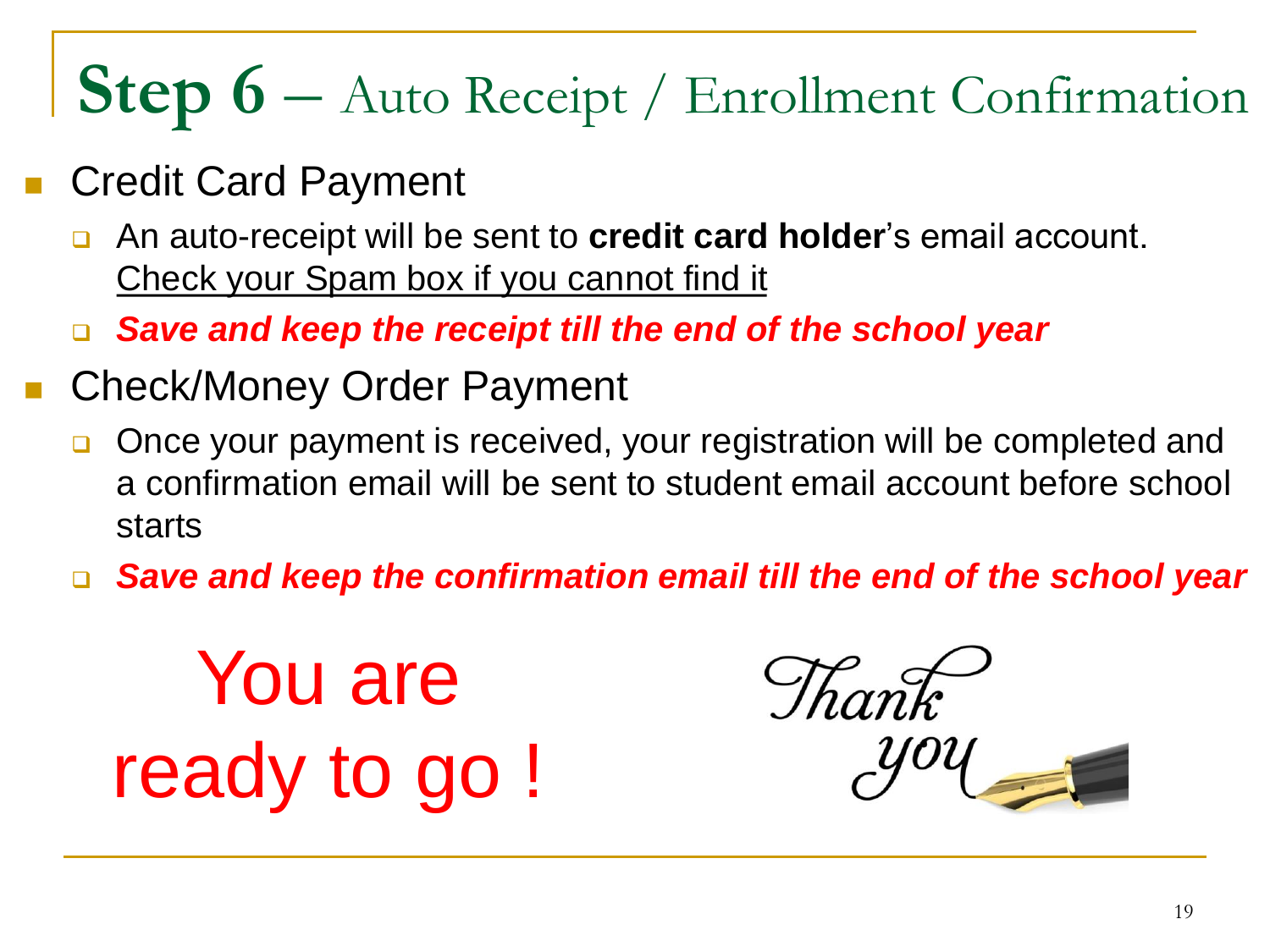### Common Technical Questions (1)

#### Do the transactions made by credit card stay secure?

△ Secure | https://secure.authorize.net/gateway/transact.dll

A> Yes. We use Authorize.net as our payment gateway provider, which is one of the safest gateways out there. All transactions are made through SSL secure channel and we never store your credit card information.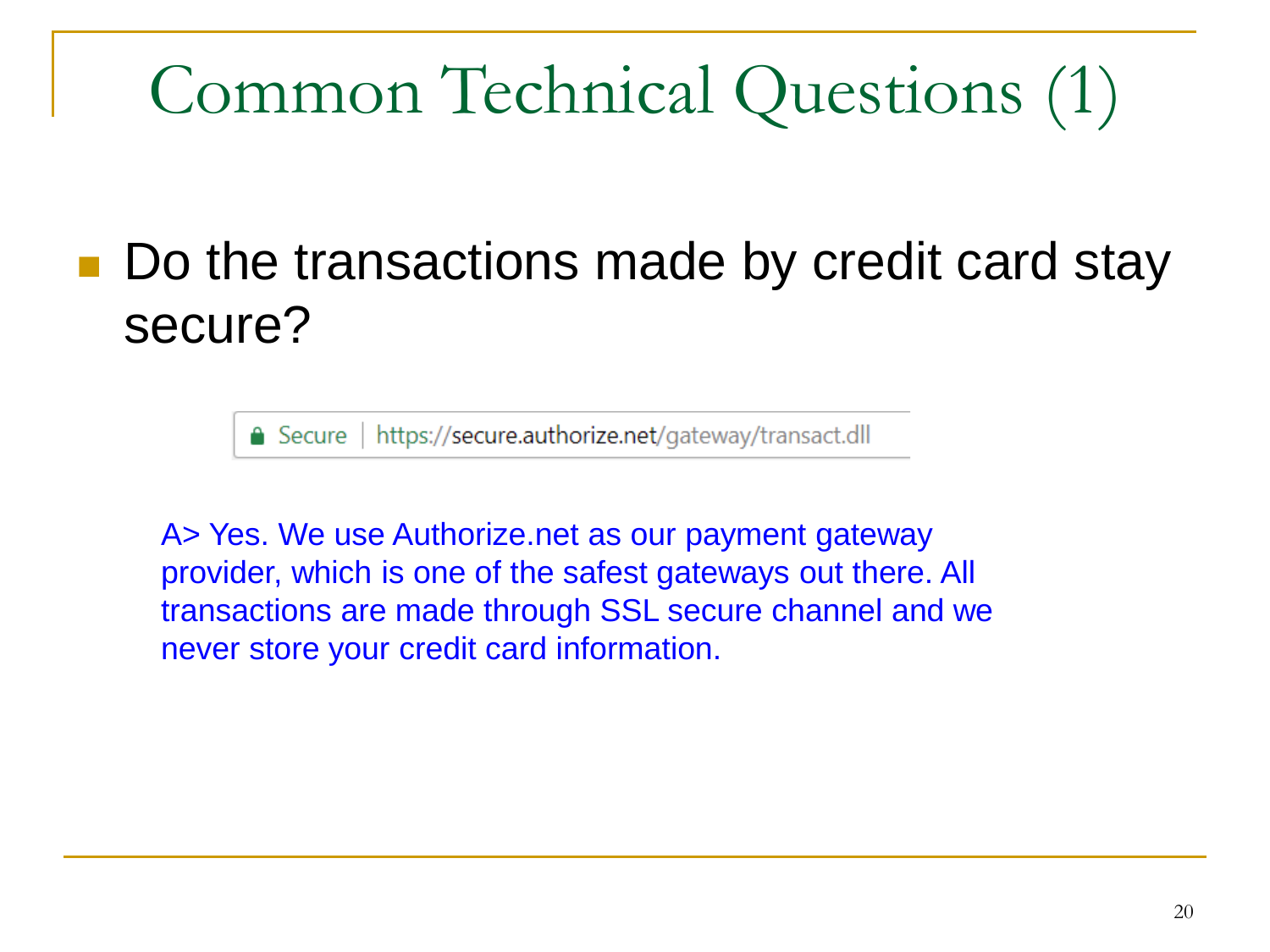### Common Technical Questions (2)

#### ■ There are multiple charges on my credit card! What should I do?

A> Take it easy. When you run into errors during enrollment, refresh web pages after payment is submitted, and etc., Authorize.net may place a pending charge on your account. Usually, pending charges are removed from your account in about three business days. However, if your credit card is eventually charged multiple times, you may contact Hua Xia school office. Once your multiple charges are verified, we'll refund your payment(s). You don't have to file any dispute with your credit card company.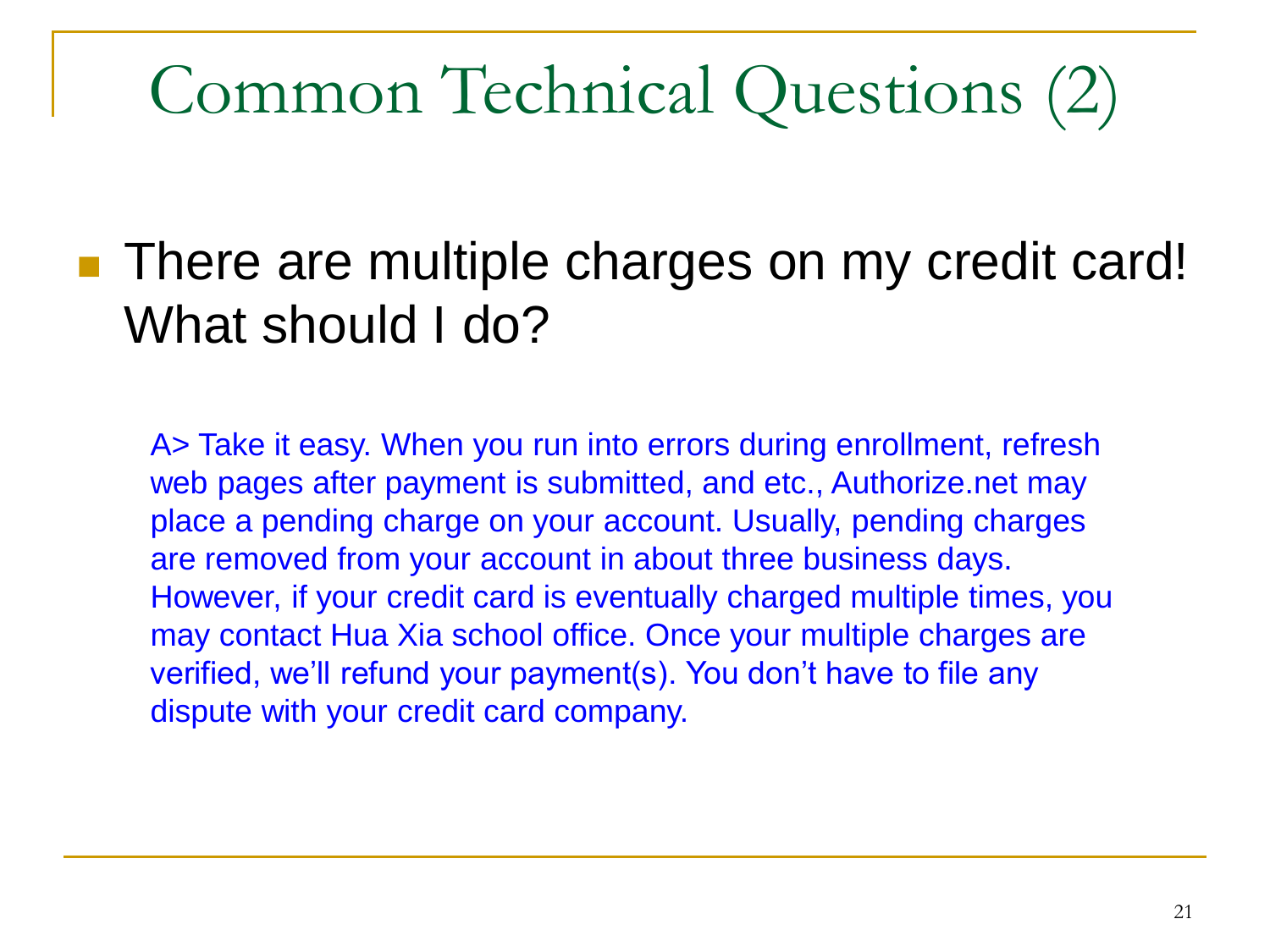### Common Technical Questions (3)

### ■ Do you take Discover or American Express?

A> No, Visa and MasterCard only.